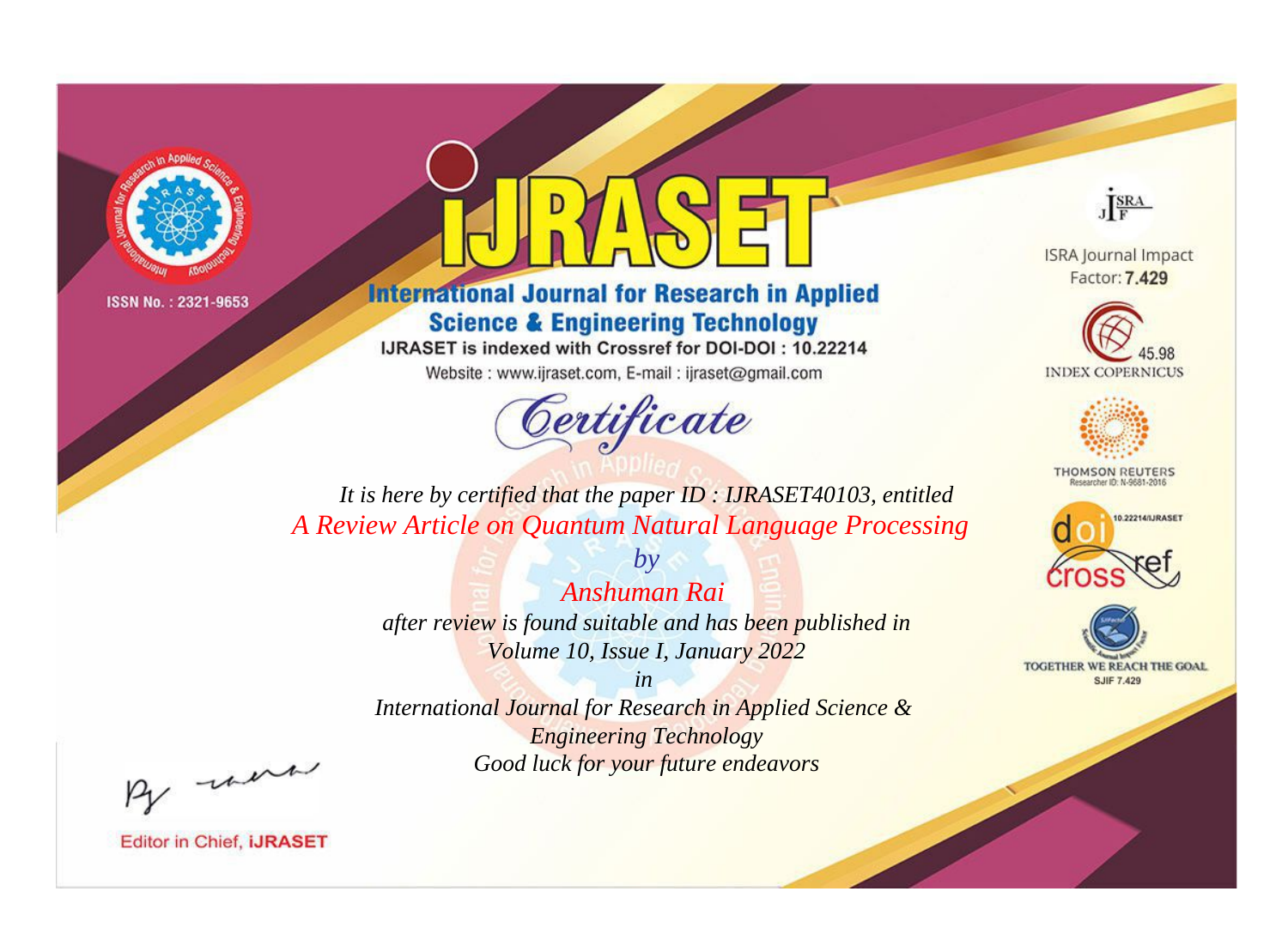

## **International Journal for Research in Applied Science & Engineering Technology**

IJRASET is indexed with Crossref for DOI-DOI: 10.22214

Website: www.ijraset.com, E-mail: ijraset@gmail.com

# Certificate



**ISRA Journal Impact** Factor: 7.429





**THOMSON REUTERS** 



TOGETHER WE REACH THE GOAL **SJIF 7.429** 

It is here by certified that the paper ID: IJRASET40103, entitled A Review Article on Quantum Natural Language Processing

> **Amey Talekar** after review is found suitable and has been published in Volume 10, Issue I, January 2022

 $by$ 

 $in$ International Journal for Research in Applied Science & **Engineering Technology** Good luck for your future endeavors

By morn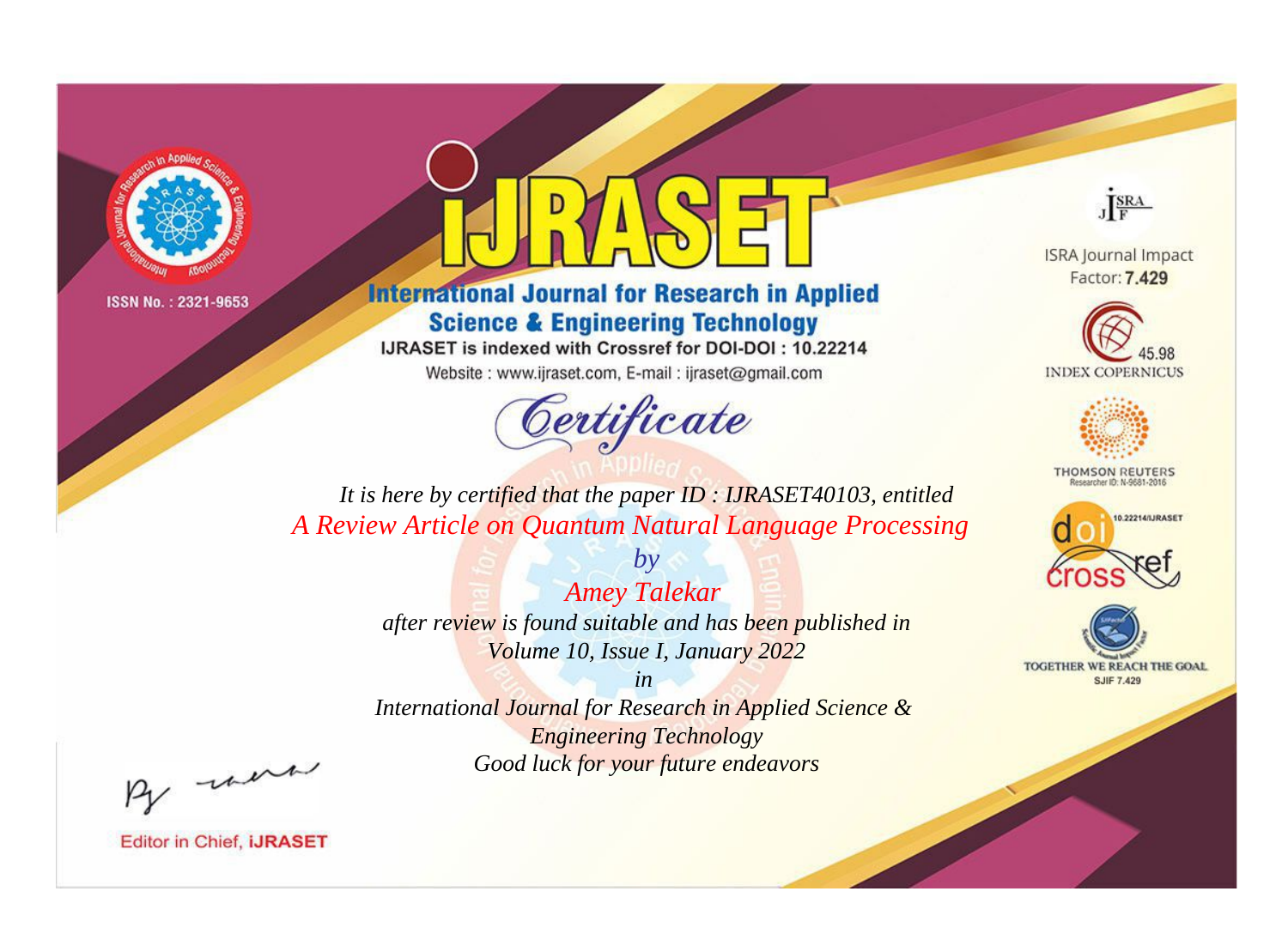

## **International Journal for Research in Applied Science & Engineering Technology**

IJRASET is indexed with Crossref for DOI-DOI: 10.22214

Website: www.ijraset.com, E-mail: ijraset@gmail.com

## Certificate



**ISRA Journal Impact** Factor: 7.429





**THOMSON REUTERS** 



TOGETHER WE REACH THE GOAL **SJIF 7.429** 

*It is here by certified that the paper ID : IJRASET40103, entitled A Review Article on Quantum Natural Language Processing*

> *Javed Khan after review is found suitable and has been published in Volume 10, Issue I, January 2022*

*by*

*in* 

*International Journal for Research in Applied Science & Engineering Technology Good luck for your future endeavors*

By morn